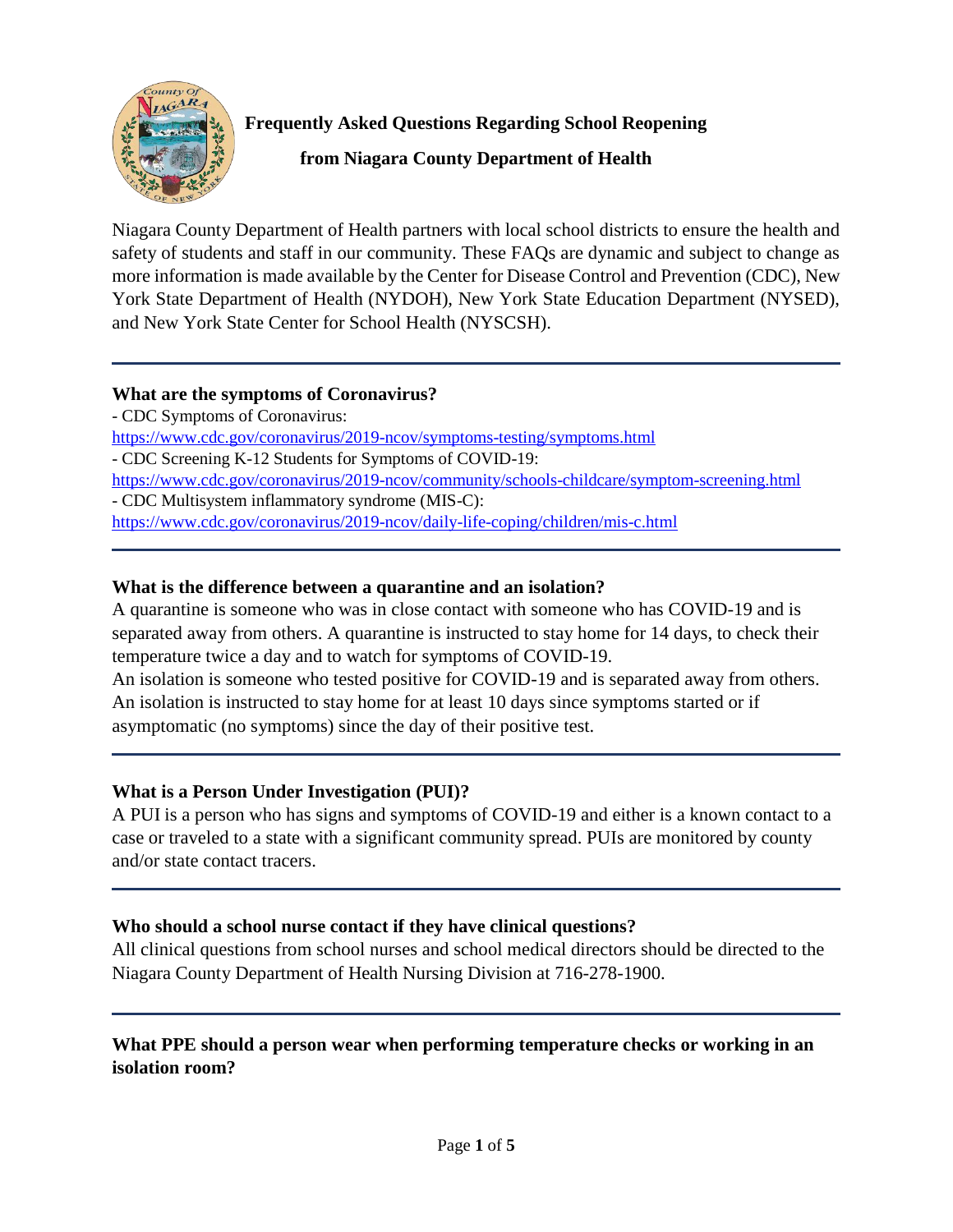Screeners providing in person temperature checks should be provided and use PPE, which includes at minimum, an acceptable face covering or mask, and may also include gloves, a gown, and/or a face shield

*Source*: NYSDOH Interim Guidance - <https://on.ny.gov/31AI6tm>Page 20 CDC [https://www.cdc.gov/coronavirus/2019-ncov/community/general-business](https://www.cdc.gov/coronavirus/2019-ncov/community/general-business-%20%20%20%20%20%20%20%20%20%20%20faq.html)   [faq.html](https://www.cdc.gov/coronavirus/2019-ncov/community/general-business-%20%20%20%20%20%20%20%20%20%20%20faq.html)

School health office staff caring for sick individuals must exercise both standard and transmissionbased precautions. In areas with moderate to substantial community transmission, eye protection (i.e., googles or face shield) should be added. When caring for a suspect or confirmed individual with COVID-19, gloves, a gown, and a fit-tested N-95 respirator should be used, if available (or surgical face mask and face shield, if not available), as well as eye protection.

*Source*: NYSDOH Interim Guidance - <https://on.ny.gov/31AI6tm>Page 20 CDC [https://www.cdc.gov/coronavirus/2019-ncov/hcp/infection-control](https://www.cdc.gov/coronavirus/2019-ncov/hcp/infection-control-recommendations.html?CDC_AA_refVal=https%3A%2F%2Fwww.cdc.gov%2Fcoronavirus%2F2019-ncov%2Finfection-control%2Fcontrol-recommendations.html)[recommendations.html?CDC\\_AA\\_refVal=https%3A%2F%2Fwww.cdc.gov%2Fcoronavi](https://www.cdc.gov/coronavirus/2019-ncov/hcp/infection-control-recommendations.html?CDC_AA_refVal=https%3A%2F%2Fwww.cdc.gov%2Fcoronavirus%2F2019-ncov%2Finfection-control%2Fcontrol-recommendations.html) [rus%2F2019-ncov%2Finfection-control%2Fcontrol-recommendations.html](https://www.cdc.gov/coronavirus/2019-ncov/hcp/infection-control-recommendations.html?CDC_AA_refVal=https%3A%2F%2Fwww.cdc.gov%2Fcoronavirus%2F2019-ncov%2Finfection-control%2Fcontrol-recommendations.html)

#### **When should a symptomatic student or staff member return to school?**

If a student or staff member is sent home with symptoms of COVID-19, in order to return to the in-person learning environment, the individual will need at minimum, documentation of evaluation by a health care provider (health care provider note clearing a person to return to school) and a negative COVID-19 test as well as symptom resolution. If the COVID-19 test is positive, release from isolation will be managed by the Niagara County Department of Health (NCDOH) (in alignment with New York State Department of Health (NYSDOH) guidance).

*Source*: NYSCSH Health Information Portal - <https://bit.ly/2PMMakI> NYSDOH Interim Guidance - <https://on.ny.gov/31AI6tm> NYSED Guidance - [https://bit.ly/3fVLPHr\)](https://bit.ly/3fVLPHr)

#### **Who are essential personnel and when can they return to work if identified as an asymptomatic quarantine?**

If an asymptomatic essential staff member answers yes to one or more of the following health screening questions:

- knowingly been in close or proximate contact in the past 14 days with anyone who has tested positive through a diagnostic test for COVID-19 or who has or had symptoms of COVID-19;
- has traveled internationally or from a state with widespread community transmission of COVID-19 per the New York State Travel Advisory in the past 14 days.

he or she is considered a quarantine. The individual may return to work if he/she maintains compliance with NYSDOH Interim Guidance for Public and Private Employees Returning to Work Following COVID-19 Infection or Exposure:

[https://coronavirus.health.ny.gov/system/files/documents/2020/06/doh\\_covid19\\_publicprivateem](https://coronavirus.health.ny.gov/system/files/documents/2020/06/doh_covid19_publicprivateemployeereturntowork_053120.pdf) [ployeereturntowork\\_053120.pdf](https://coronavirus.health.ny.gov/system/files/documents/2020/06/doh_covid19_publicprivateemployeereturntowork_053120.pdf) to include at minimum:

• direct commute to and from his/her workplace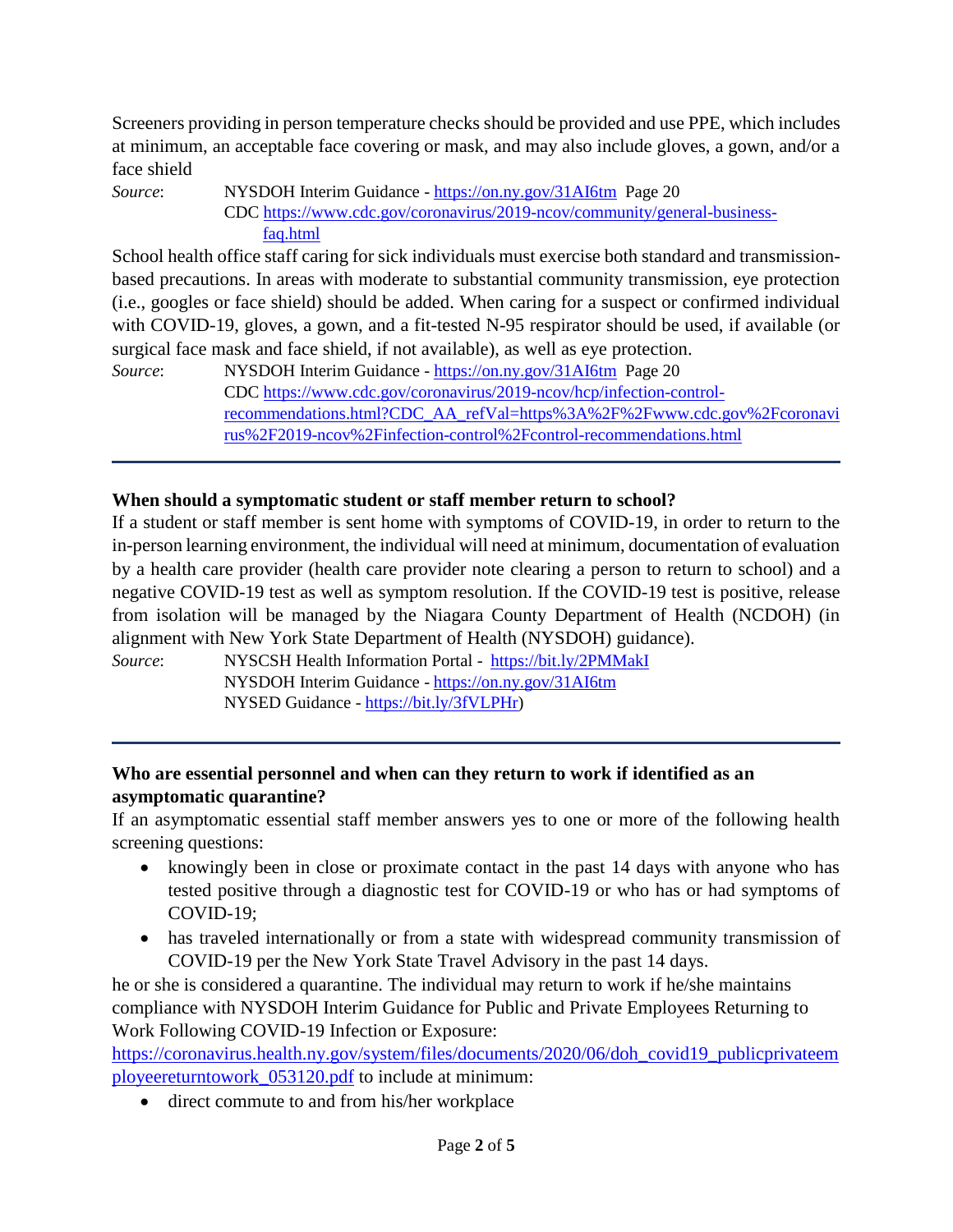- maintain use of an appropriate face covering while at his/her workplace
- takes his/her temperature twice a day to ensure it is below  $100.0\textdegree F$
- maintain at least six (6) feet from others whenever possible

*Source*: NYSED Who are Essential Personnel:

[https://www.schoolhealthny.com/site/default.aspx?PageType=3&ModuleInstanceID=530&ViewI](https://www.schoolhealthny.com/site/default.aspx?PageType=3&ModuleInstanceID=530&ViewID=7b97f7ed-8e5e-4120-848f-a8b4987d588f&RenderLoc=0&FlexDataID=4422&PageID=286) [D=7b97f7ed-8e5e-4120-848f-a8b4987d588f&RenderLoc=0&FlexDataID=4422&PageID=286](https://www.schoolhealthny.com/site/default.aspx?PageType=3&ModuleInstanceID=530&ViewID=7b97f7ed-8e5e-4120-848f-a8b4987d588f&RenderLoc=0&FlexDataID=4422&PageID=286) NYSDOH Interim Guidance for Public and Private Employees Returning to Work Following COVID-19 Infection or Exposure: [https://coronavirus.health.ny.gov/system/files/documents/2020/06/doh\\_covid19\\_publicprivateem](https://coronavirus.health.ny.gov/system/files/documents/2020/06/doh_covid19_publicprivateemployeereturntowork_053120.pdf) [ployeereturntowork\\_053120.pdf](https://coronavirus.health.ny.gov/system/files/documents/2020/06/doh_covid19_publicprivateemployeereturntowork_053120.pdf) CDC: [https://www.cdc.gov/coronavirus/2019-ncov/community/critical-workers/implementing](https://www.cdc.gov/coronavirus/2019-ncov/community/critical-workers/implementing-safety-practices.html)[safety-practices.html](https://www.cdc.gov/coronavirus/2019-ncov/community/critical-workers/implementing-safety-practices.html)

#### **Who should be tested and where can they go for testing?**

Staff or students that are sent home with symptoms of COVID-19 as well as those that answer yes to the screening questionnaire should be referred to their healthcare provider for further evaluation and testing. The medical provider and/or the school district may provide a list of COVID-19 test sites in Niagara County: [https://www.niagaracounty.com/health/Services/Public-Health-](https://www.niagaracounty.com/health/Services/Public-Health-Preparedness/2019-Novel-Coronavirus-COVID-19)[Preparedness/2019-Novel-Coronavirus-COVID-19.](https://www.niagaracounty.com/health/Services/Public-Health-Preparedness/2019-Novel-Coronavirus-COVID-19) The Niagara County Department of Health recommends COVID-19 testing for quarantines managed by the NCDOH (to include close contacts, those with international travel as well as those who traveled to a state with widespread transmission of COVID-19). In the event that large-scale testing at the school is needed, a local drive-thru COVID-19 sample collection site may be utilized by coordinating with the NCDOH.

*Source*: NYSDOH Interim Guidance - <https://on.ny.gov/31AI6tm> NYSED Guidance - [https://bit.ly/3fVLPHr\)](https://bit.ly/3fVLPHr) CDC [https://www.cdc.gov/coronavirus/2019-ncov/community/schools- childcare/k-](https://www.cdc.gov/coronavirus/2019-ncov/community/schools-%20%20%20%20%20%20%20childcare/k-12-testing.html)[12-testing.html](https://www.cdc.gov/coronavirus/2019-ncov/community/schools-%20%20%20%20%20%20%20childcare/k-12-testing.html)

#### **Contact Tracing**

The Niagara County Department of Health (NCDOH) has the authority and responsibility to perform contact tracing. Once notified of a positive case, the NCDOH conducts an investigation and will contact and notify the school nurse (or other designated person as determined by the school district). Depending on the specifics of the case and potential exposures, additional close contacts will be elicited, and quarantine and/or notification may be determined. The school will support the NCDOH contact tracing efforts with information relevant to who may have had contact at school with a confirmed case by sharing supporting documents such as:

- Attendance records of students and staff members
- Visitor logs to include date, time, rooms visited
- Roster of students on the bus route
- Class schedule of activities (such as cafeteria, playground, gym)
- Relevant contact information for close contacts (name, address, phone number)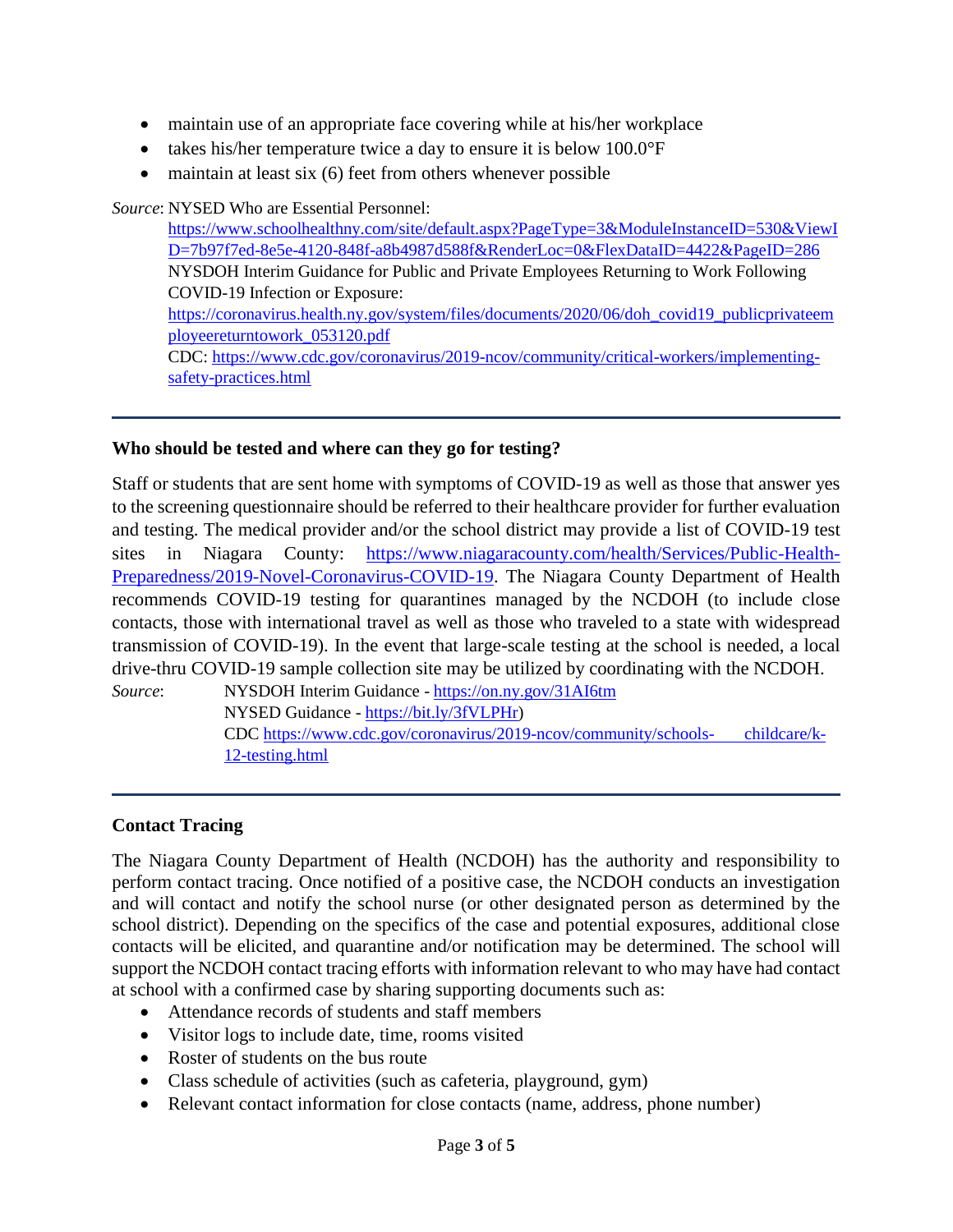According to the NYSDOH, the definition of close contact with COVID-19 cases, for purposes of contact investigations and potential movement restrictions such as quarantine, includes, but is not limited to:

- Sharing the same household;
- Direct physical contact;
- Direct contact with infectious secretions of a COVID-19 case (e.g. being coughed on, touching used paper tissues with a bare hand); or
- Being within 6 feet of a case for 10 minutes or more (e.g. room, car).

The NCDOH will also consider other factors such as proximity of contact, duration of exposure (e.g. longer exposure time likely increases exposure risk), and whether the individual has symptoms (e.g. coughing likely increases exposure risk), when deciding whether an exposure resulted in close contact. Close contacts are required to be quarantined according to NYSDOH for 14 days and are monitored by NCDOH. Confidentiality will be maintained as required by federal and state law regulations. NCDOH will only discuss names of cases with appropriate school personnel consistent with HIPAA. No parents or other students will be informed of names or identifying information.

In some cases, a school may decide to make notifications to other students and staff in the classroom or building who are not close contacts. These individuals could be considered proximate contacts. A proximate contact is considered as being in the same enclosed environment such as a classroom, office, or gathering but greater than 6 ft. from a person displaying symptoms of COVID-19 or someone who are tested positive for COVID-19. These individuals should be monitored for signs and symptoms but are not part of the contact tracing effort.

*Source*: NYSDOH Health Advisory 040820<https://on.ny.gov/3fSBRGs> NYSDOH Guidance<https://on.ny.gov/33S6idC> CDC Community Exposure:<https://bit.ly/2PJlqlp>

### **How often and by whom should high touch surfaces such as desks be cleaned?**

Cleaning and disinfection are the primary responsibility of the school's custodial staff. Disposable wipes may be provided to faculty and staff so that commonly used surfaces such as desks and cafeteria tables can be wiped down before and/or after use, followed by hand hygiene.

*Source*: NYS Guidance Page 15: [https://www.governor.ny.gov/sites/governor.ny.gov/files/atoms/files/Pre-](https://www.governor.ny.gov/sites/governor.ny.gov/files/atoms/files/Pre-K_to_Grade_12_Schools_MasterGuidence.pdf)[K\\_to\\_Grade\\_12\\_Schools\\_MasterGuidence.pdf](https://www.governor.ny.gov/sites/governor.ny.gov/files/atoms/files/Pre-K_to_Grade_12_Schools_MasterGuidence.pdf) NYSDOH Interim Cleaning and Disinfection Guidance for Primary and Secondary Schools for COVID-19: [https://coronavirus.health.ny.gov/system/files/documents/2020/03/cleaning\\_guidance\\_sc](https://coronavirus.health.ny.gov/system/files/documents/2020/03/cleaning_guidance_schools.pdf) [hools.pdf](https://coronavirus.health.ny.gov/system/files/documents/2020/03/cleaning_guidance_schools.pdf)